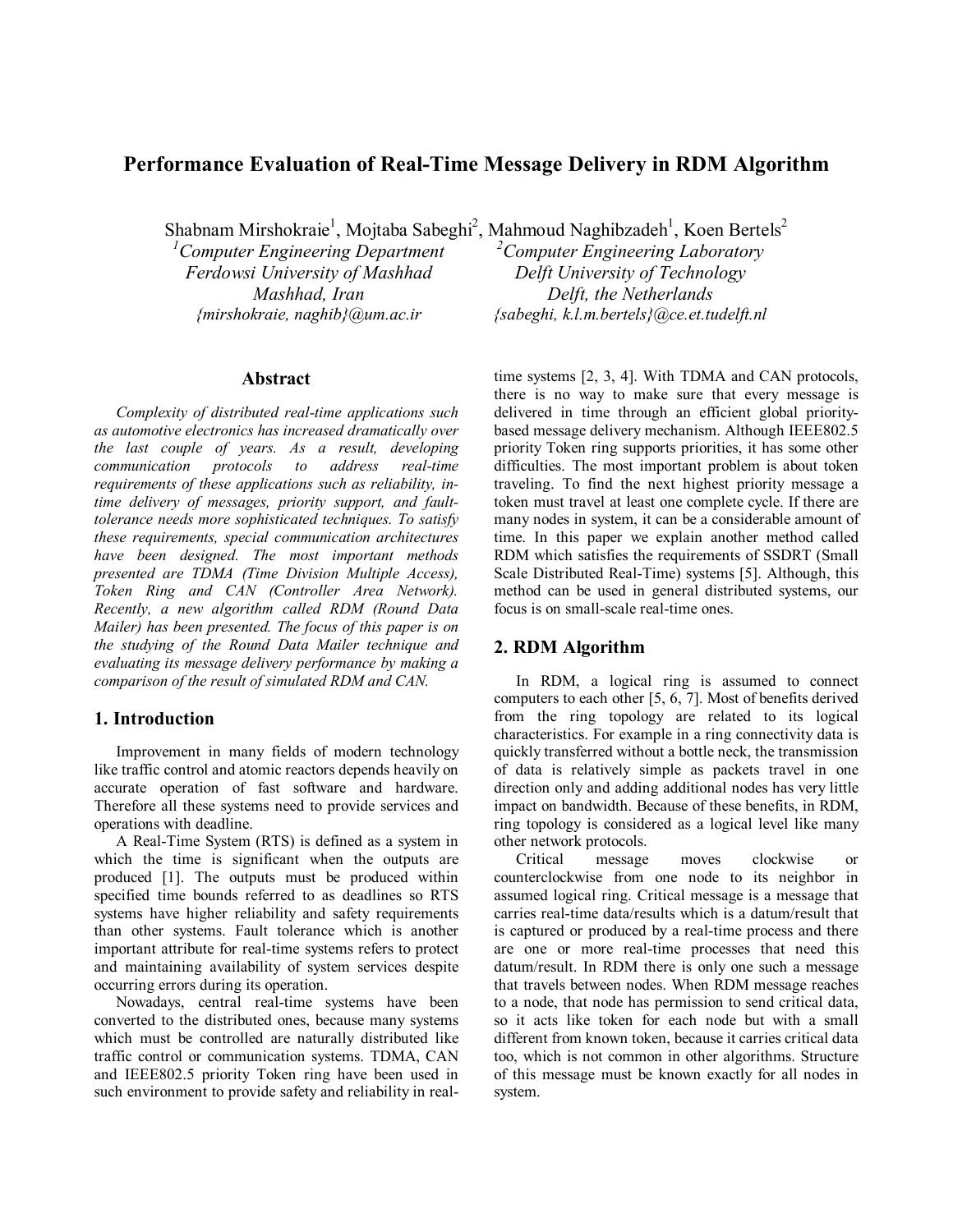Each data in the message has only one producer, but it can have one or more consumer. When the critical message reaches to a node, it makes a copy of the whole message, then removes or updates all data/results loaded by this node in the previous round and loads all newly produce real-time data/result on the message. It also searches in whole message in order to find critical data which has been sent for this node. Finally, the node will send the message to its clockwise neighbor. In explained method because of message structure specifications and specific behavior of RDM algorithm there is no problem like token traveling or any other similar difficulties.

One of the important requirements of real-time systems is reliable and timely data transmission. So, in RDM algorithm, in order to provide reliability for realtime data transmission, each node must recover from data that is damaged or lost by the communication system. This is achieved by requiring an acknowledgment from the receiver. If the acknowledgement is not received with in a predefined period of time, the receiver is checked to distinguish whether the receiver node is active or not, if the node is still active and works properly the data is retransmitted. Whenever a segment containing data is transmitted, a copy is created on a retransmission queue and also a timer will be started, when the acknowledgment for that data is received properly, the segment is deleted from the queue and the timer will reset, but if the acknowledgment is not received before the timer runs out while the receiver is still active the segment will be retransmitted. In the case that the acknowledgement is not received after twice repetition of data retransmission, the receiver will be assumed inactive and the message transmits to the next node in the logical ring.

### **2.1.RDM Message Structure**

Being familiar with the algorithm of RDM, it is time to know about RDM message structure and its specifications. As we described before there is only one RDM message for whole system that travels between nodes and carries critical data. Fig. 1 illustrates critical message structure. Every data which is needed by nodes will be kept in this message. For fields of message a short description follows:

Coordinator Time holds the coordinator's local time which is updated when the critical message passes through the coordinator, just before the message leaves it.

Coordinator contains the current coordinator's identification number.

Updated fields are a collection of Boolean data, one per every node. Every Boolean field shows the corresponding node situation (active or non-active). When the critical message gets to a node, the corresponding field will be set, so the coordinator will recognize inactive nodes. Coordinator's clockwise neighbor will make sure if the coordinator is active and in the case that coordinator is inactive, it will take over the coordinator's responsibility and will update the C field.

Critical data includes the actual critical data. Each critical datum contains data identification and data value. Data value properties will be recognized by its identification number. Also, the critical data will be sent or received based on these numbers.

Check field is used to handle the mistakes, which can be occurred during receiving data. In this structure, we assumed that Data identification and Data value have variable length. The number of subfields may vary as the message passes through different nodes of the system. Because of variable length of different field, blanks are used to distinguish between different parts of message.



**Figure 1.** Critical message structure

#### **2.2. RDM Fault-Tolerance**

Fault tolerance is one of important characteristics of real-time systems that prevent system from destruction. During the system operation, if any changes occur in its status, system must follow some actions and rules in order to prevent system from loosing data or total collapse of mission. In this section, we describe RDM fault tolerance methods which are applied in critical situations.

Software and hardware methods are two main procedures that are used for fault-tolerance in systems, but our focus is on software one. Here we classify system errors in to 3 major groups: Process inactivity, node disablement and coordinator inactivity and for each group we present the fault tolerance mechanisms [8].

In the case that one of system processes became inactive, since all system requirements and produced data are defined exactly, first we have to determine all data and messages which are produced by this process; next step is to determine if there is any other process in system that produces the same data. If there is such a process, we can replace the inactive one with this new process and refer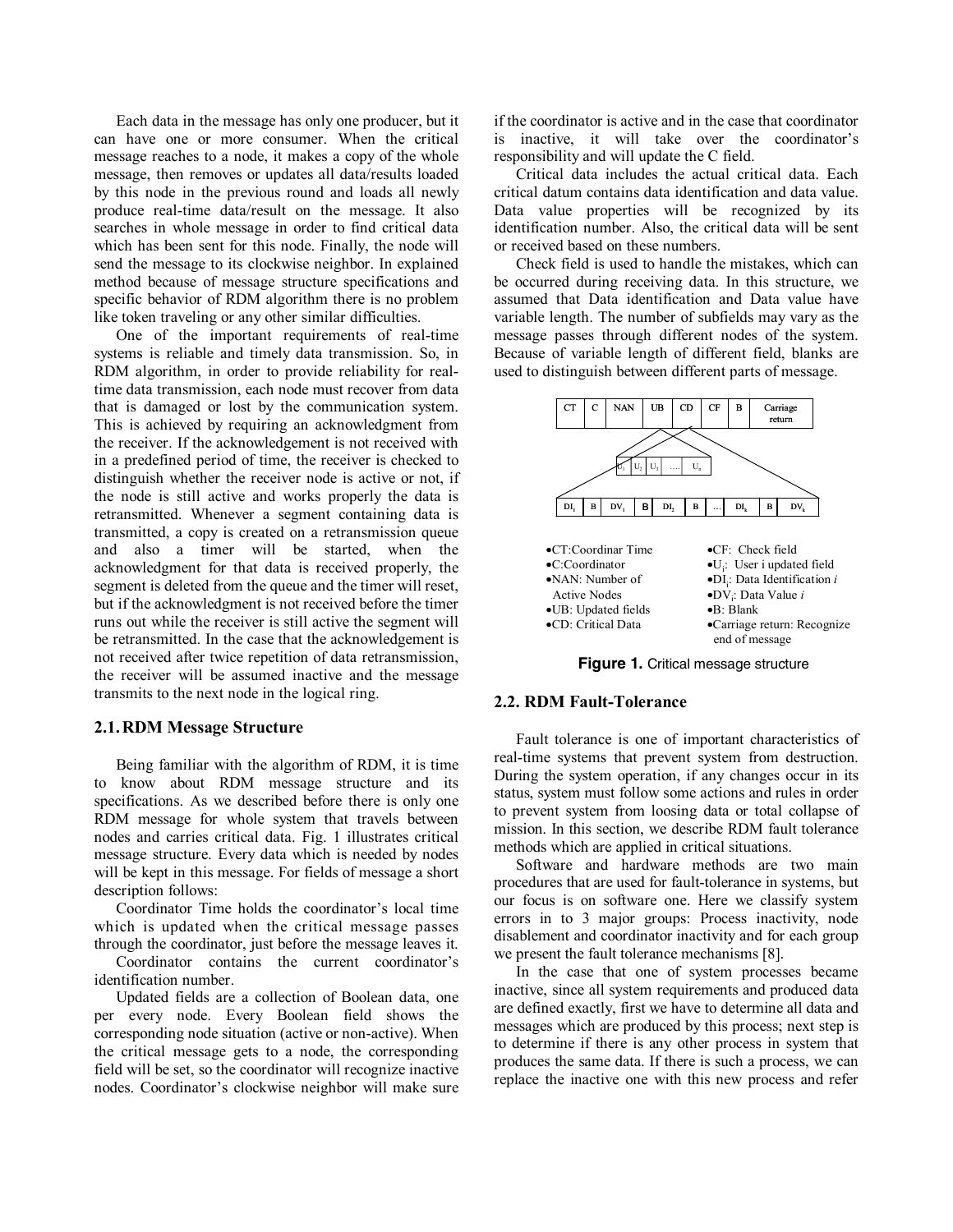all processes that need the inactive node data to the selected process. But in the case that there is no such a process that can be replaced with disabled one, we can examine whether it is possible to activate the new copy of inactive process or not. In order to provide this potentiality, it is possible to use software or hardware redundancy in system design [3, 9]. It means that we can make a copy of system resources and processes based on their importance. Naturally, if one of system resources doesn't support redundancy capability and only one copy of this resource is available, in the case that it becomes inactive, it may cause critical situation based on resource effects and its necessity for system. After explained actions, these changes will be announced to the other nodes in a reconfiguration message.

Node disablement is another type of change that can be occurred during the system activity. In this case, all actions have been described previously must be done for each process in the disabled node. If it is necessary, a new system setup will be done to renew nodes connectivity.

And finally, if coordinator becomes inactive, since each node has one inactive copy of coordinator process, it will be recognized by its clockwise neighbor and the neighbor node will be introduced as a new coordinator. It also takes over the coordinator responsibility and the reconfiguration process will be done.

#### **3. Theoretic Comparison**

In previous section we describe RDM algorithm and explain how it works. In this part after we compare RDM with three important protocols including Token Ring, TDMA and CAN, we refer to the most important advantages of RDM algorithm and some of its limitations, in order to obtain general conclusion of RDM behavior.

#### **3.1. Comparison with Token Ring**

1) In Token ring, complex operations must be done in order to manage and control the media especially when we have priorities [10]. In this case token must travel at least one complete cycle in order to identify the next highest priority sender [11, 12], but in RDM without any complex operation, in each moment the bus owner is defined [5, 6, 7, 13].

2) In a SSDRT system, correct execution of a request often depends on the freshness of the data that are received from other nodes. Freshness of data is the Data Life-Time which is the time interval between data production in source node and data consumption in destination node. with the Token ring every data is delivered separately, while with the RDM a collection of data are encapsulated in one message and then it is ready to send, so data delivered by the RDM is fresher than

data delivered by Token ring. This is a major advantage of the RDM over the Token ring [5, 13].

3) Unlike RDM, in Token Ring the exact time of send and receive is not computable, which is really important for hard real-time systems and could be a major deficiency for Token Ring, but in RDM it is possible to present an exact formula for computing these times [5, 6, 13].

#### **3.2. Comparison with CAN**

1) In CAN, exact computation of response time is difficult and depends on many environmental factors, but in RDM it is possible to compute accurate request and response time by presenting exact formulas [14].

2) In CAN because of using message broadcast mechanism, all nodes on the network receive the source node message [14, 15, 16] which strongly eliminates data security. But in RDM we can establish some limitative rules to provide secrecy [5]. The explanation of RDM security scheme is out of the paper scope and can be described in details in future works.

3) In RDM, add or remove nodes increase the system complexity which makes it more complicated than CAN [14].

4) In RDM practically there is no limitation on message length as far as its round trip doesn't exceed maximum circulation period, but in CAN message length is bounded to 8 bytes and fragmentation is required for messages longer than 8 bytes [5, 15].

#### **3.3. Comparison with TDMA**

1) In TDMA time span allocation for each process is based on worst state of message transmission and because of this it is not possible to use the band width efficiently [5, 17], however in RDM because of special mechanism which is used in send and receives (just one node uses media in each moment) optimal use of band width is possible.

2) Operation of TDMA is based on time accuracy. Clock synchronization to provide time accuracy increases system cost and overhead, while in RDM there is no need for clock synchronization [5, 18].

3) Unlike RDM, TDMA is a static method and doesn't support dynamic models [5, 19].

4) Because of time accuracy in TDMA start and end of each process job can be measured exactly and this is a major advantage of TDMA toward other protocols [20].

#### **3.4. RDM characteristics**

After comparison of RDM with other protocols, we summarize most important specifications of RDM. The followings are advantages of using the RDM: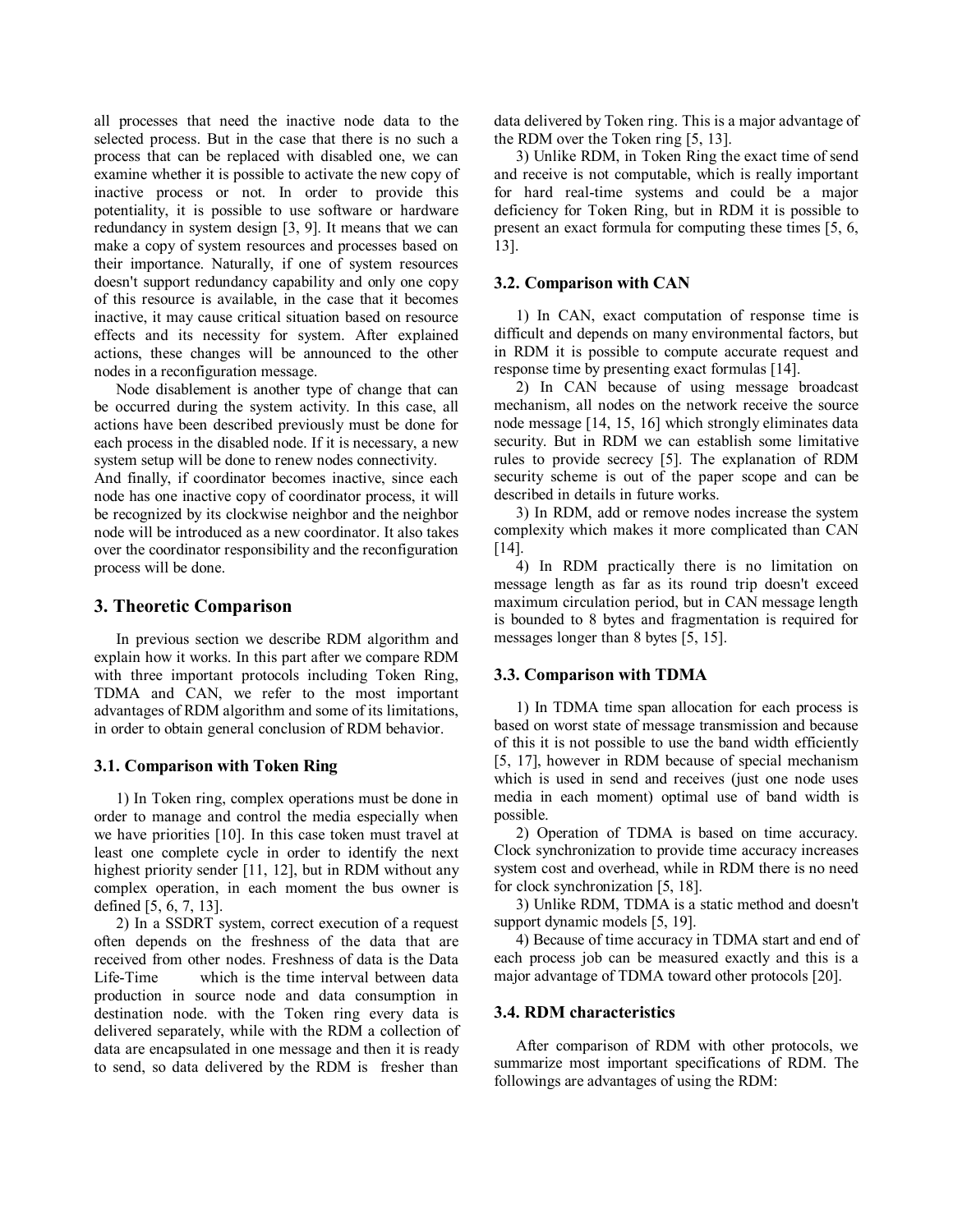• The types of real-time data that are transferred between processes are known in advance and the RDM makes use of this information to design a specific message structure with capability of saving message delivery time.

• The RDM technique can be used in small-scale distributed real-time systems which contain independent data and control sharing processes [13].

• RDM uses special message structure in order to keep all critical data in one message, so there is no need to deliver each data separately like Token ring [21]. Because of this, data delivered by RDM is fresher than Token ring.

• One node is the coordinator and it has the responsibility of system establishment and timing considerations. When the system is going to become active, the coordinator will introduce all real-time data to all nodes. It will also recognize inactive nodes. If the coordinator becomes inactive, it will be recognized in the shortest possible time and replacement will be done.

• Because of special design of RDM, There is no need for clock synchronization. This will save tremendous amount of overhead.

• Because of special manner of RDM, in each moment the bus owner is known, therefore there is no problem to identify the next sender.

The followings are limitations of using the RDM [5]:

• If message length becomes very long, it will have negative effect on message round time and triggers to increase it.

• Increment of message length leads to message buffering in nodes and it can increase sending time.

• Automatic adding nodes may cause system complexity which is against RDM nature, so manual adding must be done.

#### **4. Simulation**

In this section, first we describe simulation of RDM and CAN algorithms over TCP/IP. It should be mentioned that we just considered the message passing characteristics of this two. And because of that we call them algorithm here rather than network protocol. For the purpose of system setup first step is to specify coordinator

After defining coordinator, system processes and their important parameters like execution time, period and deadline must be defined exactly. After process definition, each process specifies data that consumes or produces. These data and information organize in a source list which is kept in coordinator. Based on this source list, coordinator makes a system source table which controls access authorities. In this stage Coordinator distributes all processes in to different work stations. It also makes a logical circular ordering of nodes that connects stations to each other and assigns data movement direction. Based on the nodes location, an identification number assigns to them and by this assigning, all nodes communicate with each other according to id numbers. In last step of system setup, all these organized information and details which are needed for activities such as sending, receiving and allocating of data during processes operation, will be sent to all nodes.

In previous descriptions we referred to system setup and configuration, now we want to explain software environment and processes specifications in our simulation. In this simulation we assumed eight real time processes with different specifications in execution time and deadline (deadline is the time in which the process should be finished). The characteristics of each process are selected by a program and completely random. Table 1 shows the list of these processes and their details.

In RDM we assumed three main nodes and different processes were distributed on these nodes. Process 1, 2 and 3 are placed in the first node, process 4 and 5 are placed in the second node and process 6, 7 and 8 are distributed in the third node.

In CAN all processes were placed on a common bus and their settlement ordering is based on their numbers. In CAN another process is also assumed which is called Monitor. This process has the responsibility of system controlling during the system operation.

| <b>Process</b><br>No | <b>Execution</b><br>Time(s) | Deadline(s) | <b>Time</b><br>interval<br>between two<br>requests(ms) |
|----------------------|-----------------------------|-------------|--------------------------------------------------------|
|                      |                             | o           | 11                                                     |
| 2                    | 8                           | 11          | 16                                                     |
| 3                    | 13                          | 16          | 18                                                     |
|                      |                             | 14          | 22                                                     |
| 5                    | 11                          | 15          | 25                                                     |
| 6                    | 16                          | 18          | 28                                                     |
|                      | 12                          | 16          | 34                                                     |
|                      | 15                          | 18          | зç                                                     |

**TABLE 1.** System Processes Specifications

## **5. Simulation Results**

We simulated RDM and CAN with explained specifications. We also considered 100 requests for each process during processes execution. In this simulation our main goal is to compute average Response Time and Average Data Life-Time in RDM and CAN and then compare the results. Response Time is the amount of time that is passed, since the request is sent, until the response is received. Data Life-Time is another factor which means time interval between data production in source node and data consumption in destination node. After data storage during simulation, we also compute maximum Data Life-Time and maximum Response Time by statistical operations.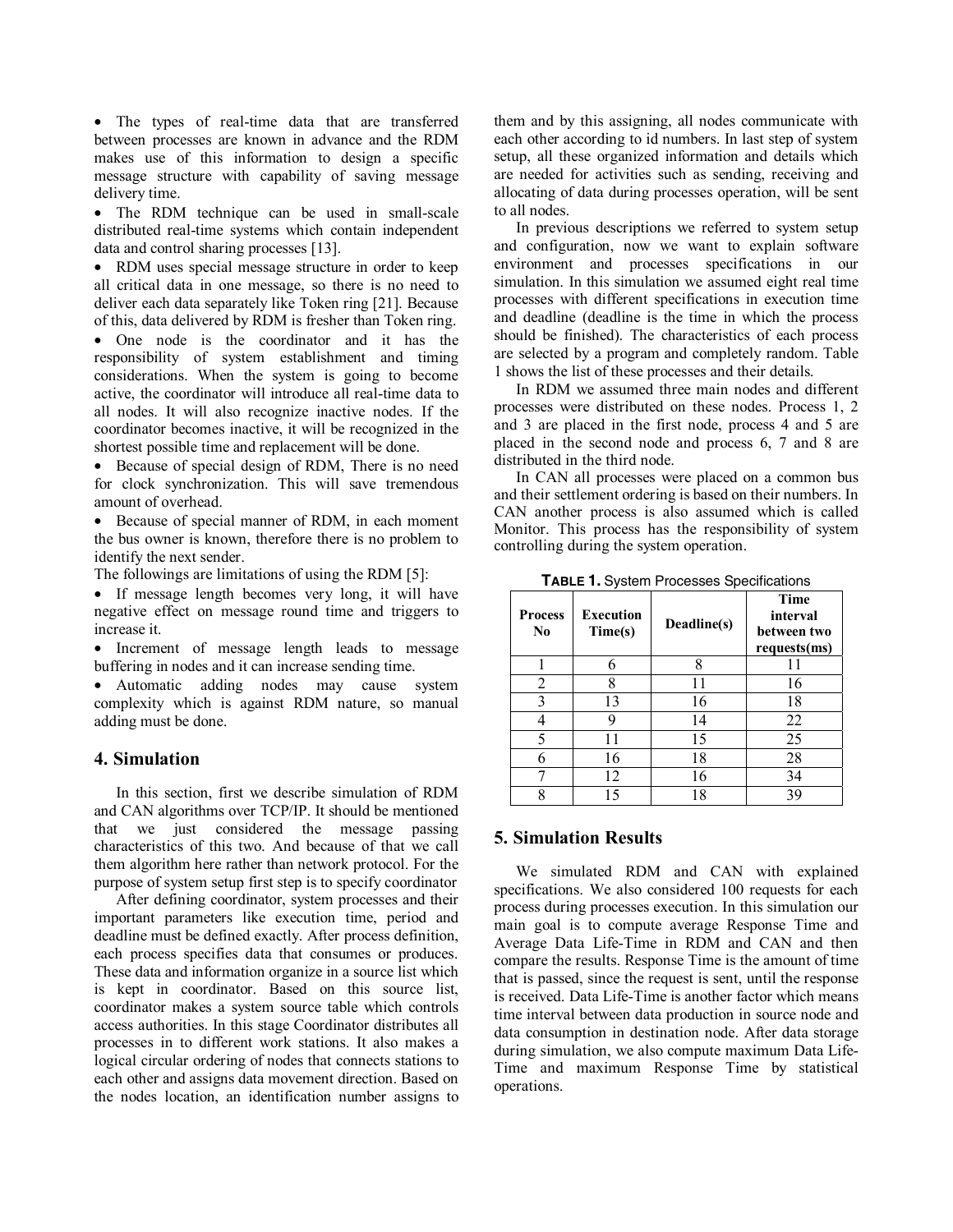

**Figure 2.** RDM and CAN comparative chart for average data life tim



**Figure 4.** RDM and CAN comparative chart for maximum data life-time

The average Data-Life Time and average Response Time results are shown in Fig. 2 and 3 and the maximum Data-Life Time and maximum Response Time results are shown in Fig. 4 and Fig. 5 (Time measurement unit is microsecond).

As we can see in these figures RDM acts better than CAN based on all measured factors, however there is no big difference between these two algorithms in Average and maximum Data Life-Time, it is obvious that there is a considerable difference between RDM and CAN in average and maximum Response Time. The main reason behind this difference is RDM special message structure and the way that each node sends its real-time data to the destination. In fact in CAN each message is delivered separately, while in RDM there is only one message that circulates around the logical ring and carries all real-time data. In other words, a collection of data is encapsulated in one message and then it is made ready to send, so in RDM we can achieve better use of bandwidth than CAN.



**Figure 3.** RDM and CAN comparative chart for average response time



**Figure 5.** RDM and CAN comparative chart for maximum response time

Just as we can see in the obtained results from average and maximum Data-Life Time, RDM and CAN algorithms have similar efficiency in this factor with a little improvement in RDM in comparison with CAN. But as it is obvious in Response Time results, RDM with its short Response Time can be an ideal choice for systems with short intervals. Furthermore RDM algorithm seems much more suitable for systems with short deadline time, especially in hard real-time systems. Its special mechanisms in message passing decreases the probability of deadline expiration and falling system in a critical situation, so it increases data freshness ( freshness is Data Life-Time which is the time interval between data production in source node and data consumption in destination node), security and generally system safety which is really important for real-time systems. With comparing results, as a general conclusion in real-time systems with few numbers of nodes and longer deadlines,